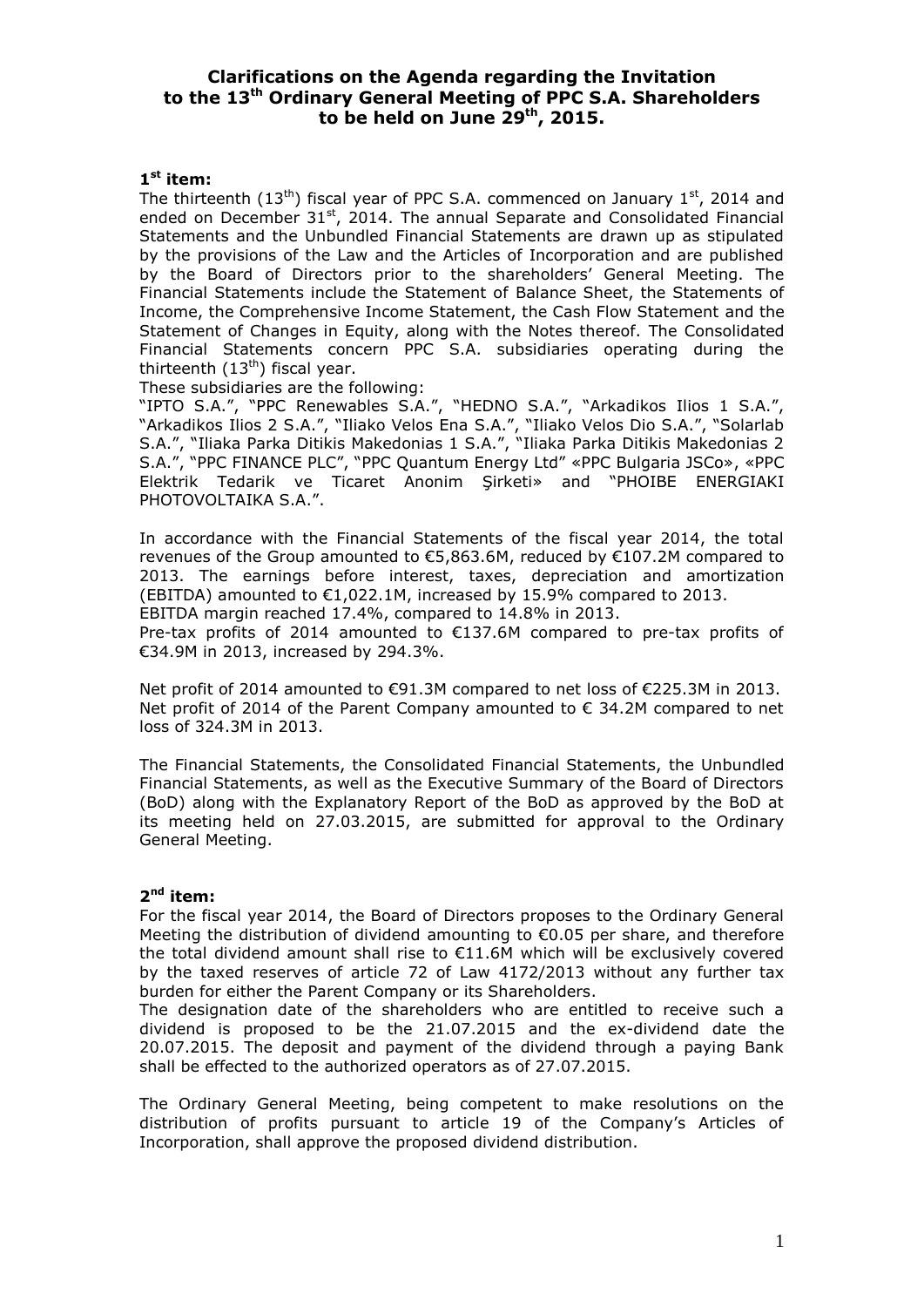# **3 rd item:**

Following the approval of the Financial Statements, the General Meeting is called to decide, by roll call voting, on the release of the Board of Directors members and the certified auditors-accountants from any liability whatsoever deriving from the proceedings of the thirteenth  $(13<sup>th</sup>)$  fiscal year, pursuant to article 27 of the Company's Articles of Incorporation and article 35 of Codified Law 2190/1920 as currently in force.

## **4 th item:**

Pursuant to the applicable article 17 of PPC S.A.'s Articles of Incorporation the remunerations of any kind and for any reason whatsoever of the Members of the PPC S.A. Board of Directors are subject to approval by the Ordinary General Meeting. Under the above provision of the Articles of Incorporation, the present General Meeting is called to approve the remunerations paid to the Board of Directors members for the fiscal year starting on 01.01.2014 and ending on 31.12.2014, totaling  $\epsilon$  257,600.00 against the previously approved amount of € 325,000.00.

Moreover, the General Meeting is called to pre-approve the remunerations of any kind and for any reason whatsoever for the year 2015, as follows:

*A. With respect to the Board Members or their substitutes*:

- a) gross compensation of  $\epsilon$  400 per meeting of the BoD, as well as per Member,
- b) gross compensation of  $\epsilon$  100 per meeting as well as per Member for participation in meetings and committees of the Company,

and with an upper amount of total gross compensations for participation in meetings of the BoD and in meetings and committees of the Company totaling € 154,000.00 for all Members of the Board, amount equal to the corresponding pre-approval for the year 2014.

*B. With respect to the Chairman and CEO, Mr. Arthouros Zervos*, his remuneration for his service as Board Member with executive duties, from 01.01.2015 to 07.04.2015, is set to the amount of the remuneration of the Secretary General of the Ministry (said amount is currently equal to a monthly gross remuneration of  $\epsilon$  4,750.00).

*C. With respect to the Chairman and CEO, Mr. Emmanuel Panagiotakis*, his remuneration for his service as Board Member with executive duties, from 07.04.2015, the date when he was elected as the new Chairman and CEO, to 31.12.2015, is set to the amount of the remuneration of the Secretary General of the Ministry (said amount is currently equal to a monthly gross remuneration of € 4,750,00).

*D. With respect to the Board Member, Vice-Chairman of the Board and Deputy CEO, Mr. Konstantinos Dologlou,* his remuneration for his service as Board Member with executive duties, from 01.01.2015 to 03.04.2015, is set to the amount of the remuneration of the Secretary General of the Ministry, as above.

*E. With respect to the Board Member and Deputy CEO*, *Mrs. Ourania Εkaterinari* her remuneration for her service as Board Member with executive duties, from 01.01.2015 to 21.04.2015, is set to the amount of the remuneration of the Secretary General of the Ministry, as above.

*F. With respect to Board Member and Deputy CEO, Mr. Stavros Goutsos,* his remuneration for his service as Board Member with executive duties, from 21.04.2015, the date when he was appointed Deputy CEO, to 31.12.2015, is set to the amount of the remuneration of the Secretary General of the Ministry, as above.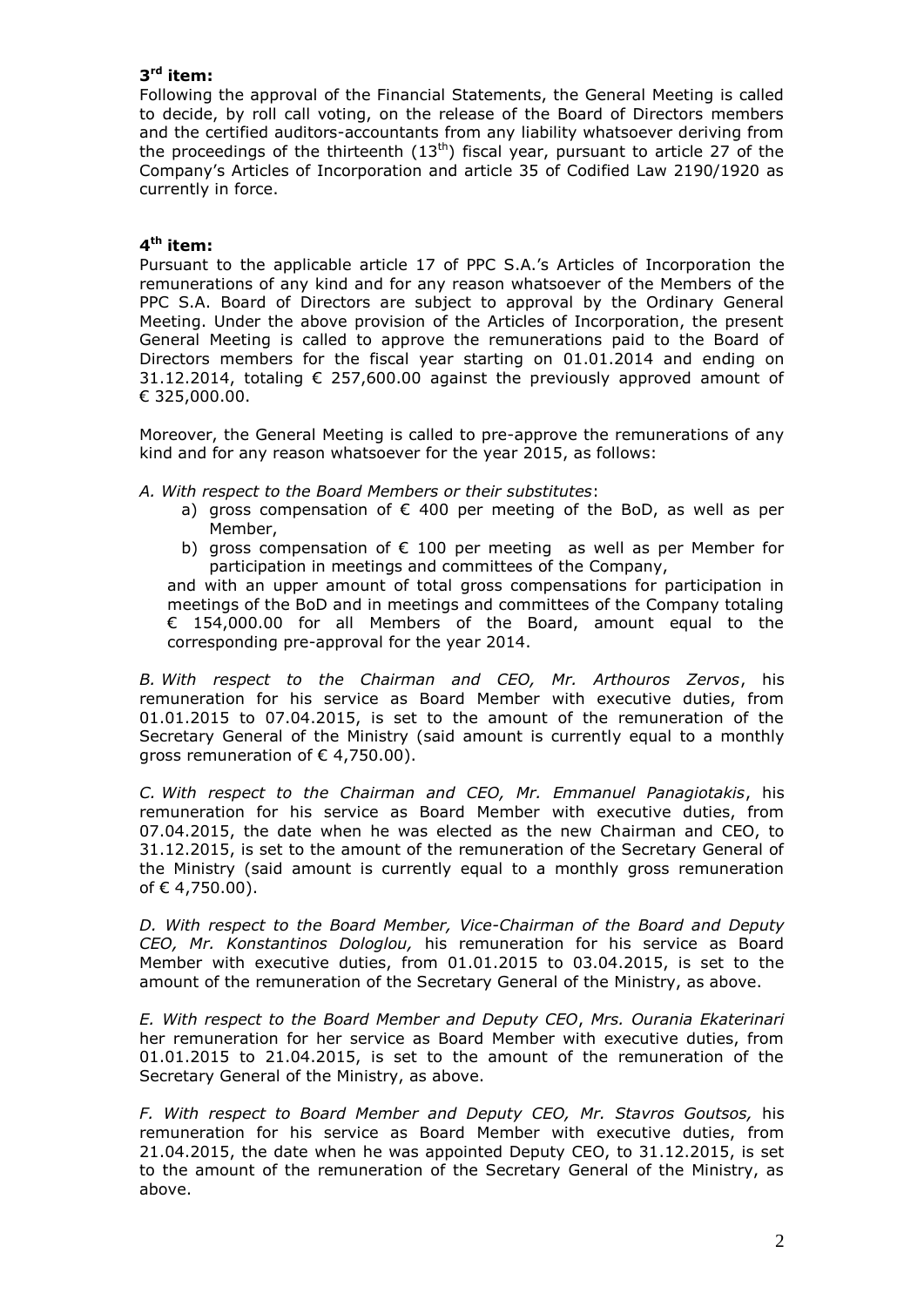The Executive Members of the Board do not receive the gross compensations mentioned in par. A for the above mentioned meetings.

Therefore, all kinds of remunerations, fees and compensations for the year 2015, in accordance with the above and taking into consideration the current remuneration of Secretary General of Ministry, shall not exceed € 283,000.00 for all Board Members.

It is noted that compensation regarding travel expenses (based on receipts) of the Board Members, is not included in the abovementioned amounts.

The General Meeting is called to appoint the certified auditors for the thirteenth fiscal year and to approve their remuneration for the said fiscal year.

### **5 th item:**

Pursuant to articles 29 and 30 of the Company's Articles of Incorporation, the Ordinary General Meeting appoints each year the certified auditors of the company, regular and substitute:

- $\triangleright$  for the audit of the interim and annual Separate and Consolidated Financial Statements, of the annual Consolidated Unbundled Financial Statements of Law 4001/2011, as well as
- $\triangleright$  for the issue of the annual tax conformity report.

The General Meeting is called to appoint the certified auditors for the fourteenth  $(14<sup>th</sup>)$  fiscal year and to approve their remuneration for this fiscal year.

### **6 th item:**

The present General Meeting is called to approve the extension of the corporate guarantee provided by PPC S.A. on behalf of its subsidiary company ADMHE S.A. (IPTO S.A.), for bilateral loans of ADMHE S.A. with Greek banks, with current total outstanding amount of € 325M as below:

- PIRAEUS BANK, Bond loan of initial amount € 50M and current outstanding amount of € 48.5M.
- PIRAEUS BANK, Bond loan of initial amount € 20M and current outstanding amount of € 19.4M.
- PIRAEUS BANK, Bond loan of initial amount € 50M and current outstanding amount of € 48.5M.
- ALPHA BANK, Bond loan of initial amount € 50M and current outstanding amount of € 50M.
- ALPHA BANK, Overdraft Facility Agreement of initial amount € 50M and current outstanding amount of € 47.01M.
- EUROBANK ERGASIAS, Bond loan of initial amount € 50M and current outstanding amount of € 48.5M.
- NATIONAL BANK OF GREECE, Bond loan of initial amount  $\epsilon$  65M and current outstanding amount of  $\epsilon$  63.06M.

### **7 th item:**

By virtue of article 37 of Law 3693/2008 providing for the establishment and operation of the Audit Committee which shall consist of at least two Non Executive Members and one Independent Non Executive Member of the BoD and shall be appointed by the General Meeting of the Shareholders, the General Meeting of the Shareholders is called to approve the appointment of Mr. Georgios Andriotis, Mr. Panagiotis Alexakis and Mr. Christos Papageorgiou as Members of the Audit Committee of the Company pursuant to the Resolution of the PPC S.A. Board of Directors no. 32/21.04.2015.